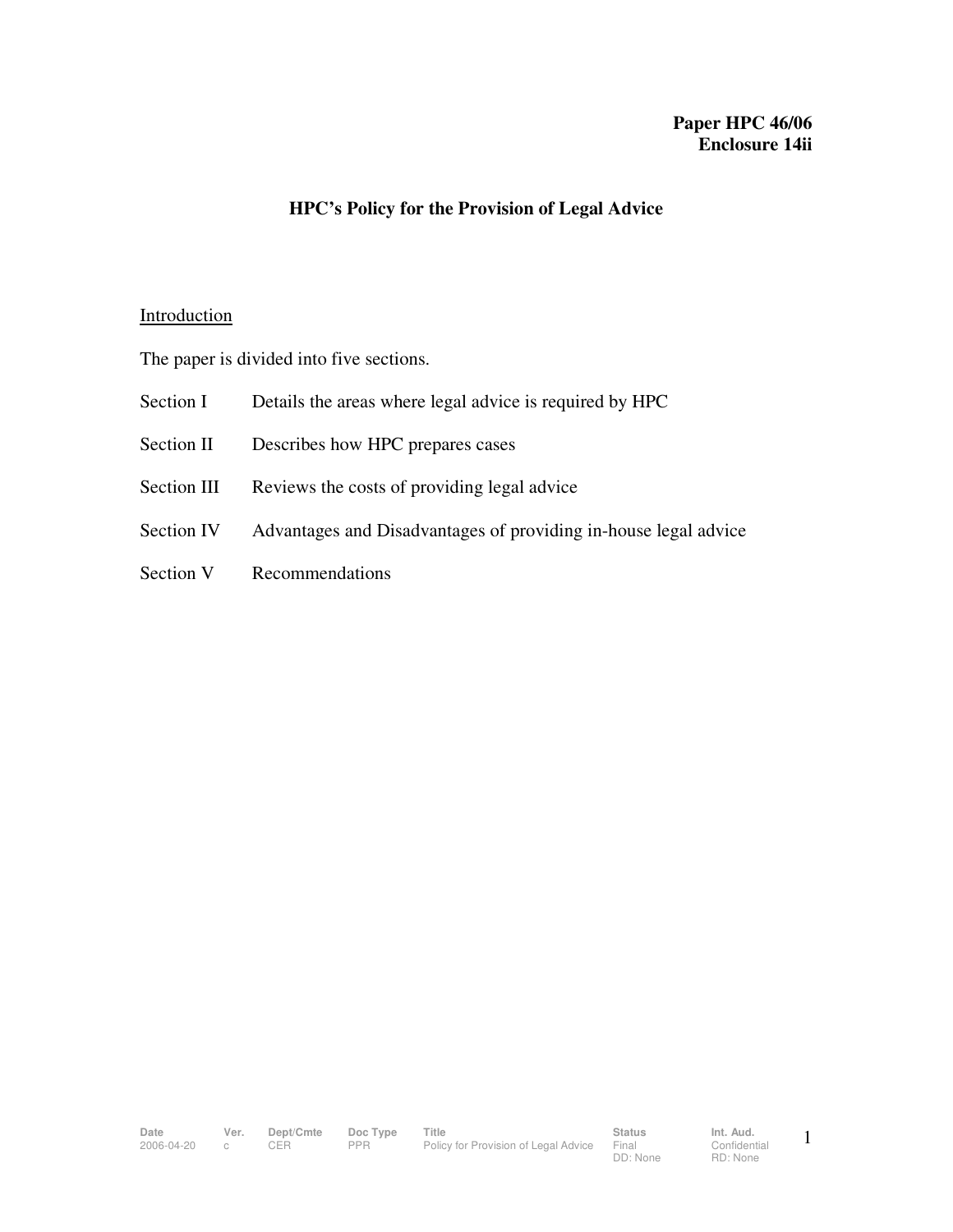### Section I – Areas requiring legal advice

Twelve key areas have been identified where HPC requires legal advice. In alphabetical order they are as follows:-

- 1. Article 37 Appeals
- 2. Article 39 Offences
- 3. Commercial contracts
- 4. Employment law
- 5. Fitness to practise
- 6. Information
- 7. Legal assessors
- 8. Other specialist legal advice
- 9. Parliamentary Agents
- 10. Public law
- 11. Section 29 CHRE
- 12. Training
- 1. Article 37 Appeals

Article 37 of the Health Professions Order 2001 requires the HPC to manage two types of appeal process. They are decisions of the Education and Training Committee, for example decisions to withdraw approval of courses and decisions of the Registration Committee for example grandparenting or international registration applications decisions.

Bircham Dyson Bell provides legal advice to the Council in relation to these types of appeals.

2. Article 39 – Offences

Since  $9<sup>th</sup>$  July 2005 HPC has had the power to prosecute individuals who have committed a criminal offence under Article 39 of the Health Professions Order 2001.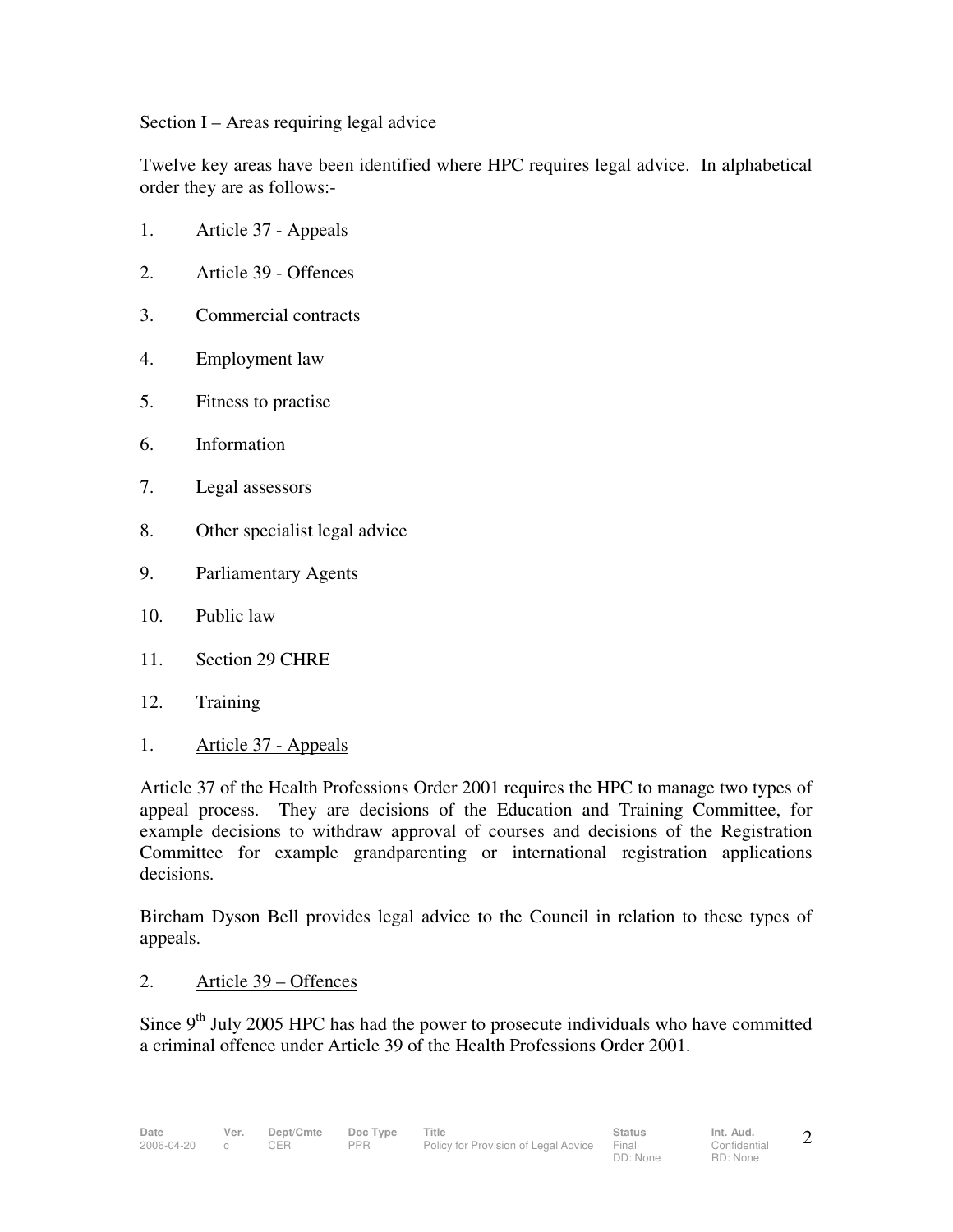Bircham Dyson Bell provides legal advice to the Council in relation to these type of cases.

## 3. Commercial Contracts

When the HPC enters into significant commercial arrangements with other organisations, legal advice is sought before entering into a contract. Examples include: IT software projects, building or refurbishment work, and the purchase of land and buildings.

Since April 2001 HPC has used the services of Bircham Dyson Bell.

# 4. Employment Law

Due to the ever increasing complexity of employment law the HPC requires specialist HR legal advice. The type of advice sought covers: employer/employee disputes, job applicants, ex-employees, Partners and Council members.

HPC currently uses Kingsley Napley. Kingsley Napley are not contracted to provide and have been engaged on an hourly basis.

As in other legal situations, barristers and QCs may be engaged for specific cases.

It is not the intention of the Executive to establish an in-house resource.

## 5. Fitness to Practise

It is forecast that the number of Fitness to Practise tribunal days will increase. This is due to three factors. They are as follows:

- Increase in number of registrants as aspirant groups become statutorily regulated by HPC.
- Increase in the number of Fitness to Practise allegations due to an increased awareness of HPC and its ability to act swiftly and appropriately.
- Increase in the length of Tribunals due to the number of competence cases.
- Review orders.

The HPC currently engages external legal services to prepare and present allegations against registrants at Conduct and Competence Tribunals, Health Tribunals and Interim Orders.

Currently all of HPC Fitness to Practise cases are prepared and presented by Kingsley Napley, based at St John's Lane, London EC1.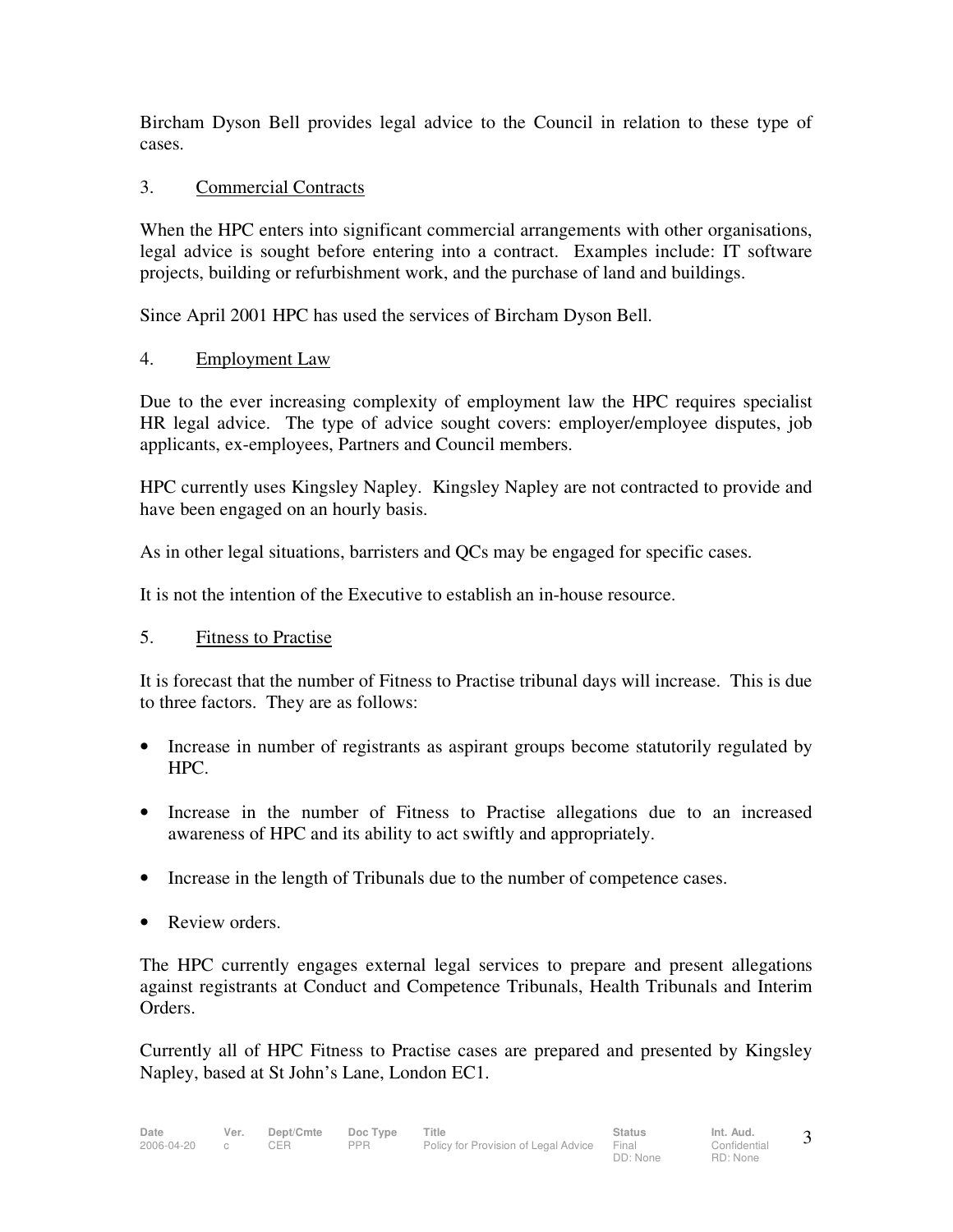However, the Fitness to Practise Department has been reducing their reliance on Kingsley Napley.

- Non-complex interim orders are being presented by HPC case managers. For example evidence of registrants serving custodial sentences.
- Certain conduct cases are being presented to HPC tribunals by HPC case managers.
- In Scotland and Northern Ireland, local barristers are engaged to present Fitness to Practise cases.

It is the intention of the Executive to continue to exclusively engage Kingsley Napley to prepare and present fitness to practise cases until spring 2006.

The HPC has a Service Level Agreement with Kingsley Napley.

6. Information

The HPC has on occasions sought legal advice on Data Protection and the Freedom of Information Act.

7. Legal Assessors

Article 34 of the Health Professions Order 2001 requires HPC to appoint legal assessors.

As at  $1<sup>st</sup>$  November 2004 HPC has engaged thirteen legal assessors. Of the twelve, three have been specifically retained to deal with Scottish issues and two with Northern Ireland issues.

It is anticipated that the number of legal assessors will be increased as the number of Fitness to Practise cases increases.

8. Other specialist legal advice

It is assumed that the HPC may occasionally require specialist legal advice on a range of issues. Examples include: environment, planning, rates and tax.

It is the intention of the Executive to engage specialist legal advice as required.

9. Parliamentary Agent

HPC continues to require advice from a Parliamentary Agent. This is to enable the Health Professions Order 2001 and the consequential HPC rules to be amended in a swift and economic manner.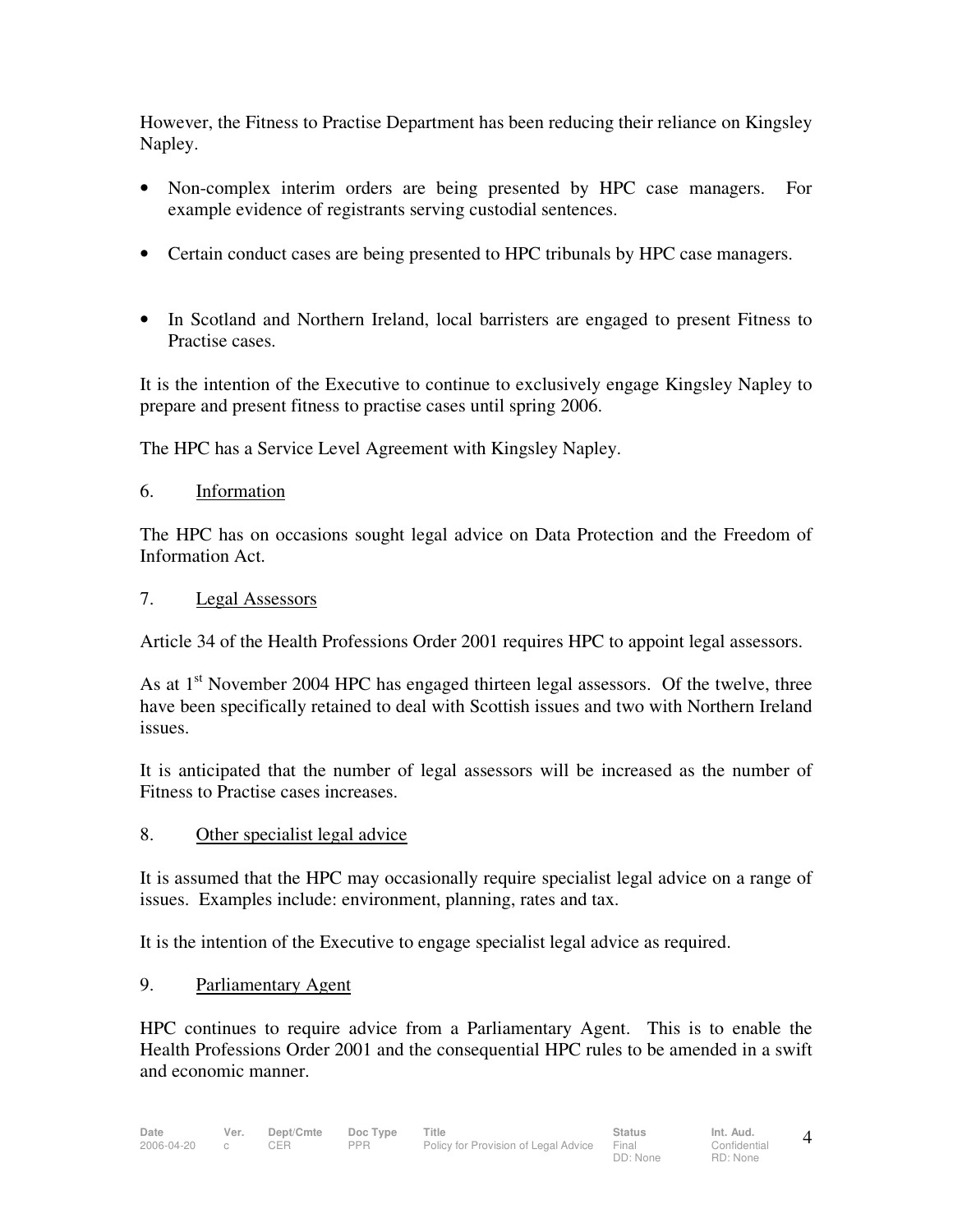Bircham Dyson Bell, based at 50 Broadway, London SW1, currently provides this service to the HPC.

The HPC has a Service Level Agreement with Bircham Dyson Bell.

It is the view of the Executive that periodically the provision of these types of legal services should be put out for competitive tendering. It is proposed that such an exercise should be undertaken during the financial year 2006/7 and be completed so that contracts can be approved by the Council before  $1<sup>st</sup>$  April 2007.

## 10. Public Law

Advice on public law is provided to HPC by Bircham Dyson Bell.

# 11. Section 29 CHRE

The Council for Healthcare Regulatory Excellence (CHRE) has the power and does refer HPC's conduct and competence and registration restoration panel decisions to the courts where they believe that the panel has been too benign.

As and when such cases arise legal advice will not be sought from the lawyers who presented the case but will be provided by Bircham Dyson Bell. It is assumed that this process will occur two to four times per year.

It is not the intention of the Executive to change this policy.

# 12. Training

Specific training is required to educate a range of HPC's Council members, Partners and employees on their roles and responsibilities as defined by the Health Professions Order 2001, the HPC rules and other legislation.

To date this type of training has been predominantly provided by Jonathan Bracken of Bircham Dyson Bell.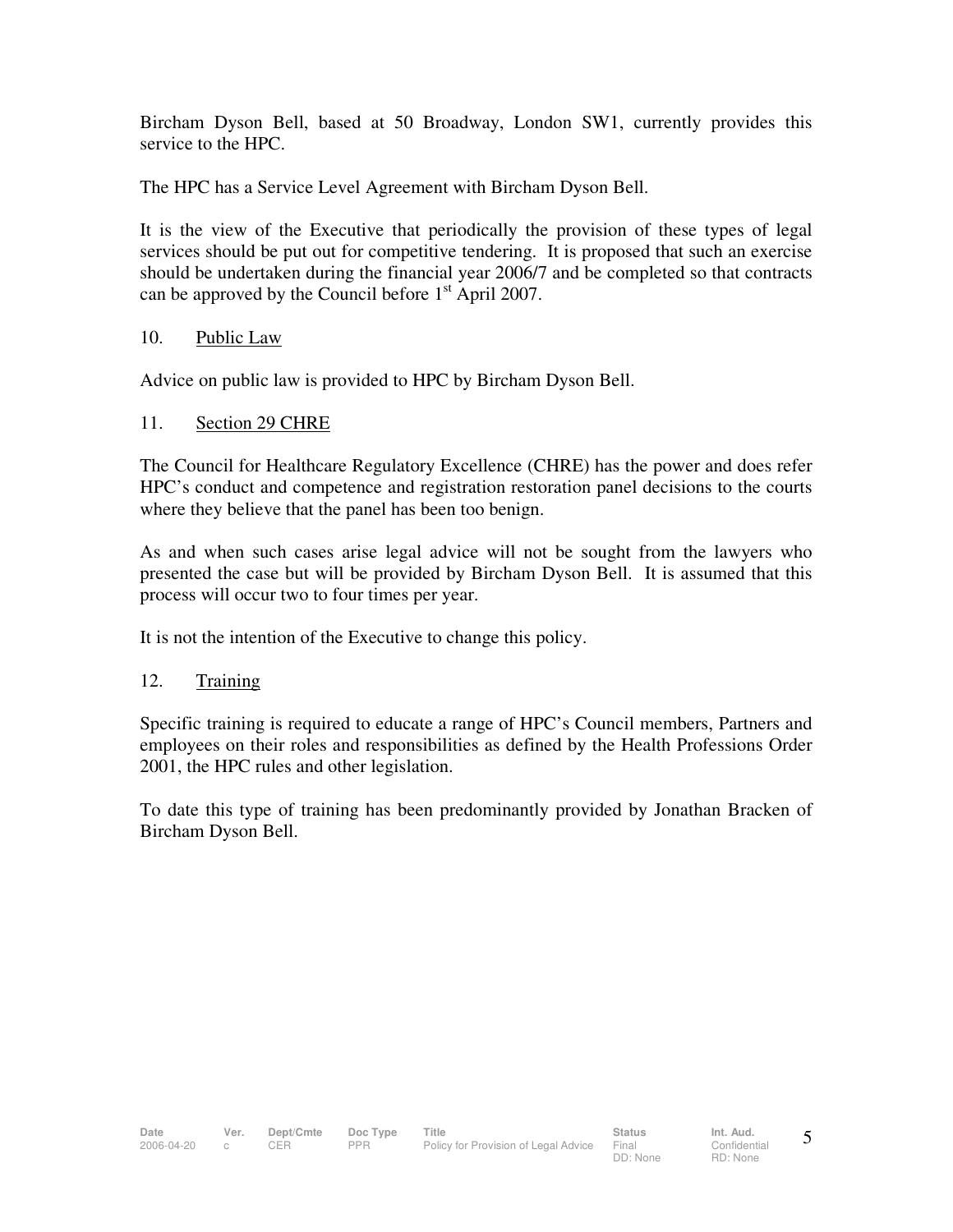#### Section II – Case Preparation

The Council for Professions Supplementary to Medicine (CPSM) case preparation policy was to assign the complete disciplinary process to external lawyers. This covered not only case preparation and presentation but also the majority of day-to-day managerial function such as the drafting and sending of all communications.

The HPC has instigated a radically different case preparation policy. When expert legal advice is not required then the work is undertaken in the Fitness to Practise Department. This:-

- Reduces spend on external legal fees on non-legal tasks.
- Improves the quality, consistency and speed of HPC service.
- Captures economies of scale.

In addition, it is anticipated that the Fitness to Practise Department will take on additional tasks such as obtaining witness statements.

DD: None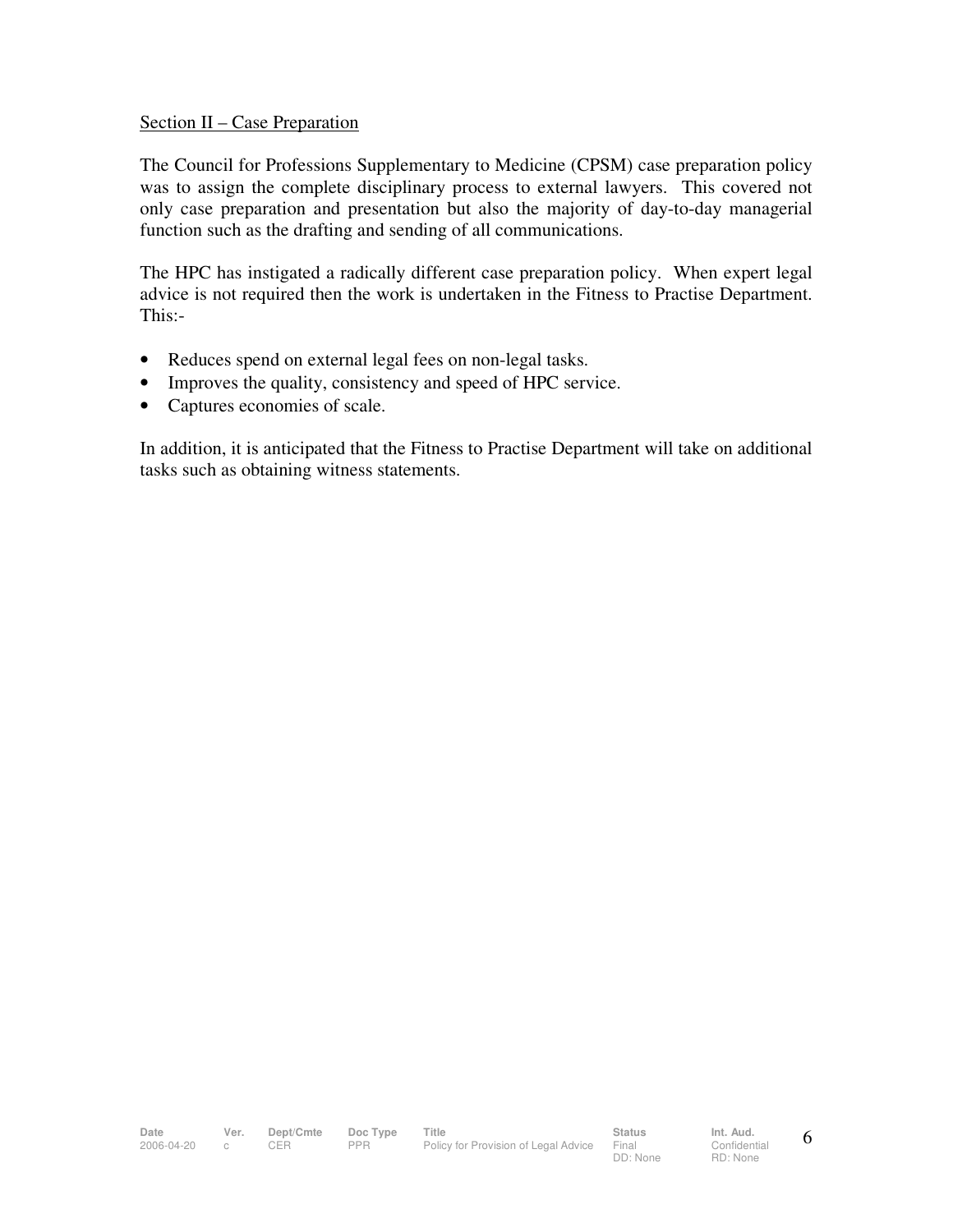# Section III – Costs

HPC requires expert legal advice to enable it to deliver its Strategic Intent.

The HPC Budget for 2006/2007 for the Fitness to Practise Department and Legal Services is as follows

| <b>Budget</b>                     |             |       |
|-----------------------------------|-------------|-------|
|                                   | £           | $\%$  |
| Fitness to Practise Department    | 1,080,215   | 10    |
| (excluding legal expenses)        |             |       |
| Legal Expenses                    |             |       |
|                                   |             |       |
| <b>Fitness to Practise</b>        | 1,254,000   | 11    |
| Rest of Organisation              | 26,000      |       |
| Legal Advice                      |             |       |
|                                   |             |       |
| <b>Fitness to Practise</b>        | 188,220     | 2%    |
| Rest of Organisation              | 130,500     | $1\%$ |
| <b>Legal Assessors</b>            | 64,976      | $1\%$ |
| (including expenses)              |             |       |
| <b>Fitness to Practise Budget</b> | 2,587,411   | 23%   |
| Total HPC income                  | 11,208, 971 | 100%  |

It should be noted that overhead costs such as IT and Office Services are not included.

In addition, it should be noted that both the Foster and Donaldson reviews may result in regulation of assistants and the consolidation of the nine UK regulators of health professionals which may lead to significant changes to these figures.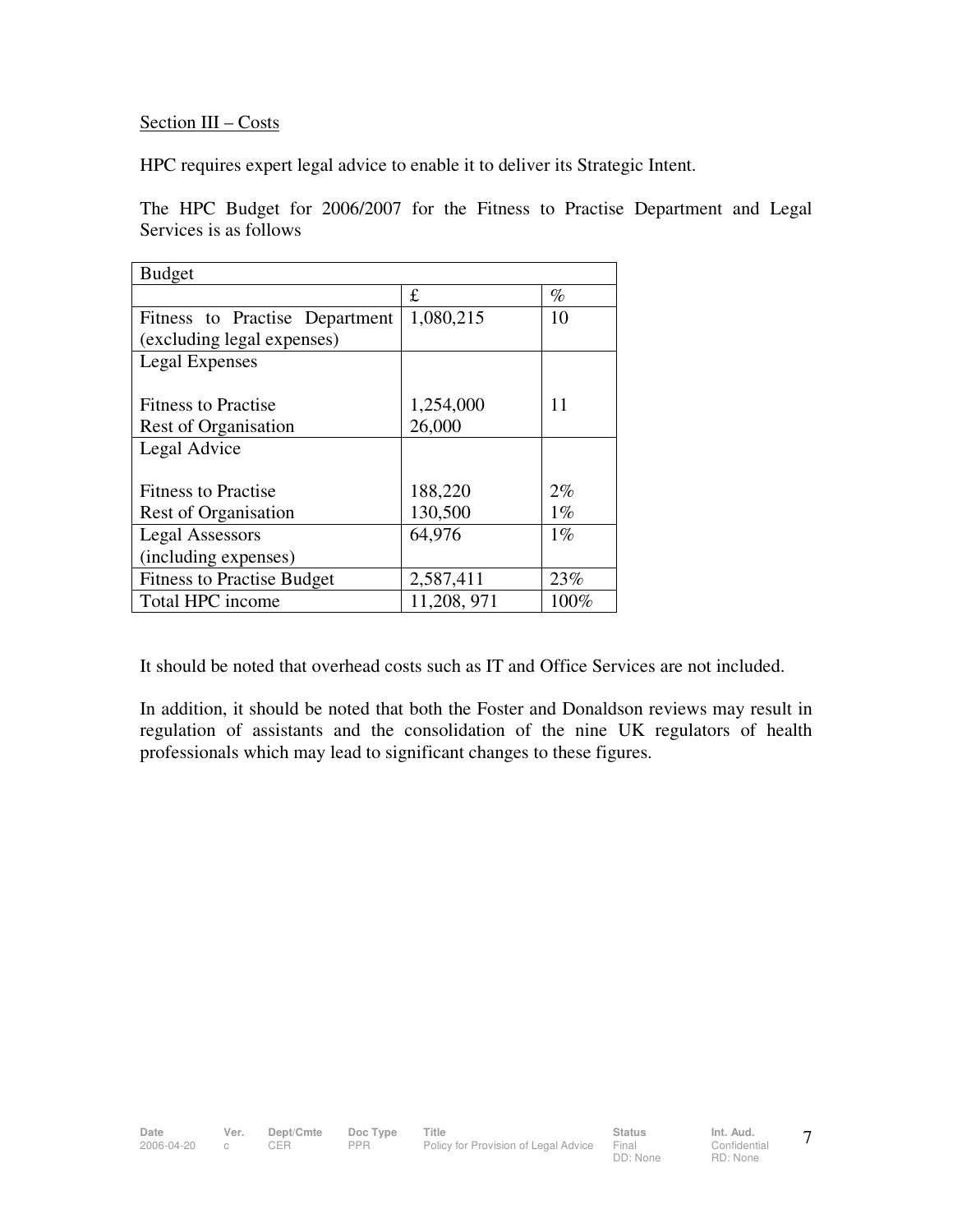## Section IV – Advantages and Disadvantages of providing in-house legal advice

Given the range of legal advice required by the HPC and the cost of providing the advice, how should HPC proceed?

There are two key questions. They are as follows:

- (i) Should the HPC employ lawyers to undertake work in-house, in particular fitness to practise cases?
- (ii) Should we increase the number of organisations providing Fitness to Practise legal advice to HPC?

The advantages and disadvantages have been assessed as follows.

Should HPC employ lawyers in-house to prepare and present Fitness to Practise cases?

### Advantages

- Lower labour costs.
- Build in-house expertise.

### Disadvantages

- In-house lawyers may get personally involved in decisions to proceed with cases.
- Easier to disengage poor service provider rather than underperforming employee.
- In-house team may seek to use external lawyers to "belt and brace" decisions.
- In-house lawyers will have reducing exposure to non-HPC cases.
- Inability to rapidly increase amount of cases that HPC would be able to process.
- Increased indirect costs, such as office services.
- Unattractive career opportunity to ambitious lawyers.

Should we increase the number on Fitness to Practise legal teams rather than relying exclusively on Kingsley Napley?

### Advantages

- Provides cost comparison.
- Provides service comparisons.
- Increase in short term capacity.
- Increases breadth of legal advice and experience.

### **Disadvantages**

• Reduces the ability to negotiate lower costs from single provider.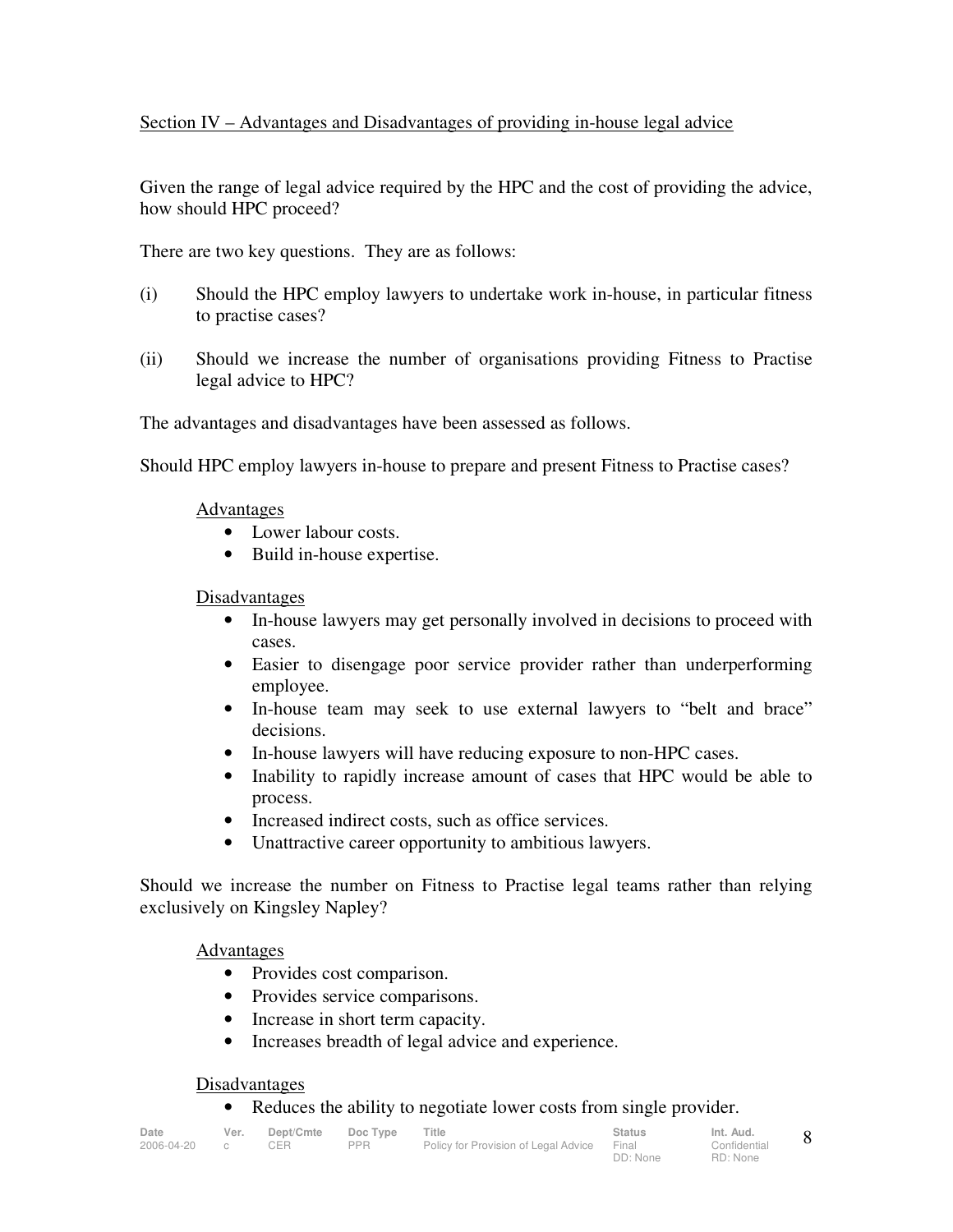- Inconsistency in presentation of cases and differing approaches to case work.
- Need to build relationship with more than one provider.

Date Ver. Dept/Cmte Doc<sup>T</sup>ype Title **Status** Status Int. Aud. 2006-04-20 c CER PPR Policy for Provision of Legal Advice Final

DD: None

**Confidential** RD: None